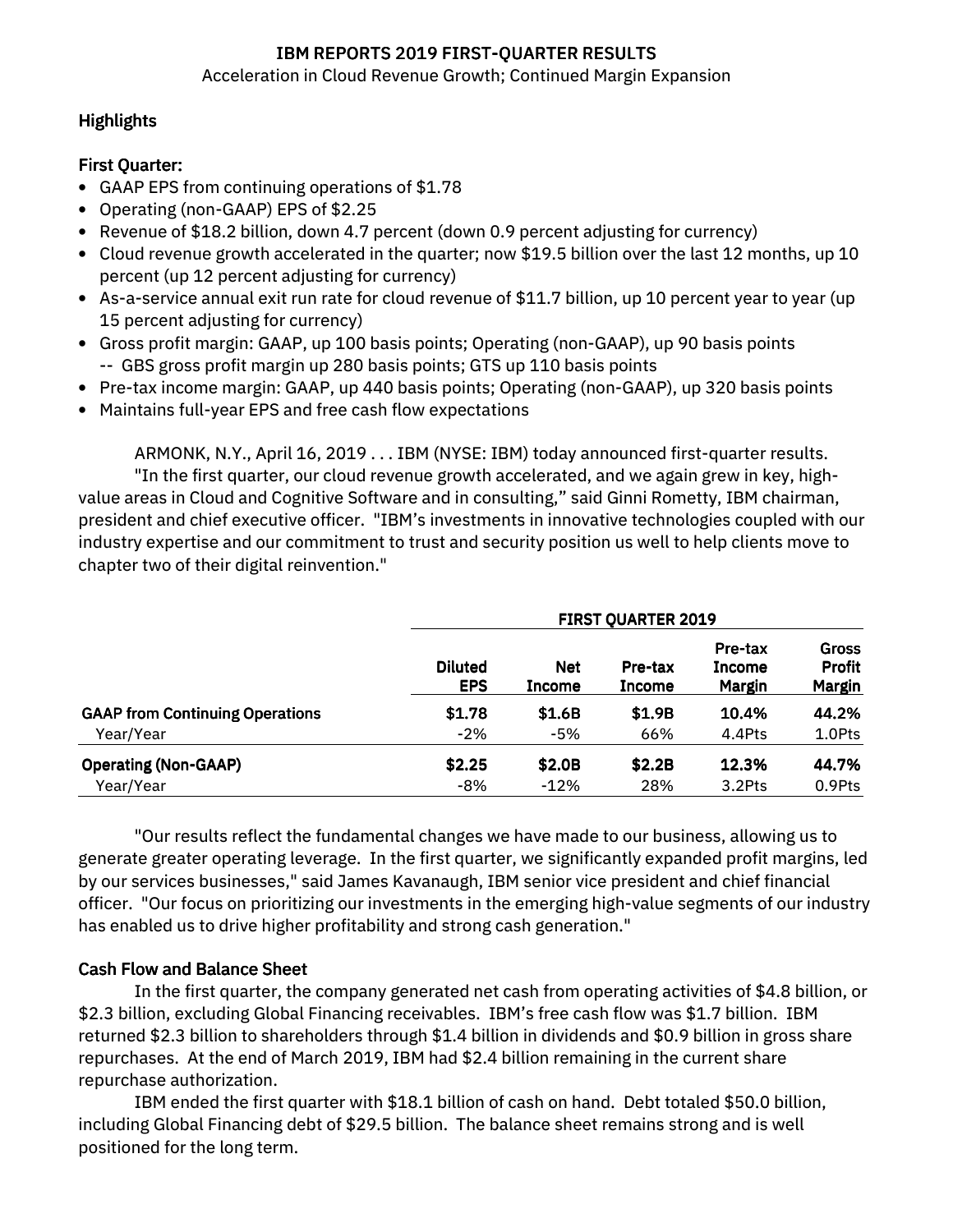# Segment Results for First Quarter

- *Cloud & Cognitive Software (includes cloud and data platforms, cognitive applications and transaction processing platforms) --* revenues of \$5.0 billion, down 2 percent (up 2 percent adjusting for currency), led by cognitive applications, up 2 percent (up 4 percent adjusting for currency), and by cloud and data platforms, down 2 percent (up 2 percent adjusting for currency).
- *Global Business Services (includes consulting, application management and global process services) --* revenues of \$4.1 billion, flat year to year (up 4 percent adjusting for currency), with growth in consulting and global process services. Gross profit margin increased 280 basis points.
- *Global Technology Services* (*includes infrastructure and cloud services and technology support services) --* revenues of \$6.9 billion, down 7 percent (down 3 percent adjusting for currency), with growth in hybrid cloud revenue. Gross profit margin increased 110 basis points.
- *Systems (includes systems hardware and operating systems software) --* revenues of \$1.3 billion, down 11 percent (down 9 percent adjusting for currency), with growth in Power, offset by the impact of the IBM Z product cycle dynamics and weakness in Storage.
- *Global Financing (includes financing and used equipment sales) --* revenues of \$406 million, flat year to year (up 4 percent adjusting for currency).

# Full-Year 2019 Expectations

The company continues to expect GAAP diluted earnings per share of at least \$12.45, and operating (non-GAAP) diluted earnings per share of at least \$13.90. Operating (non-GAAP) diluted earnings per share exclude \$1.45 per share of charges for: amortization of purchased intangible assets and other acquisition-related charges, including pre-closing charges, such as financing costs, associated with the Red Hat acquisition; retirement-related charges; and tax reform enactment impacts.

IBM continues to expect free cash flow of approximately \$12 billion, with a realization rate of approximately 100 percent of GAAP Net Income.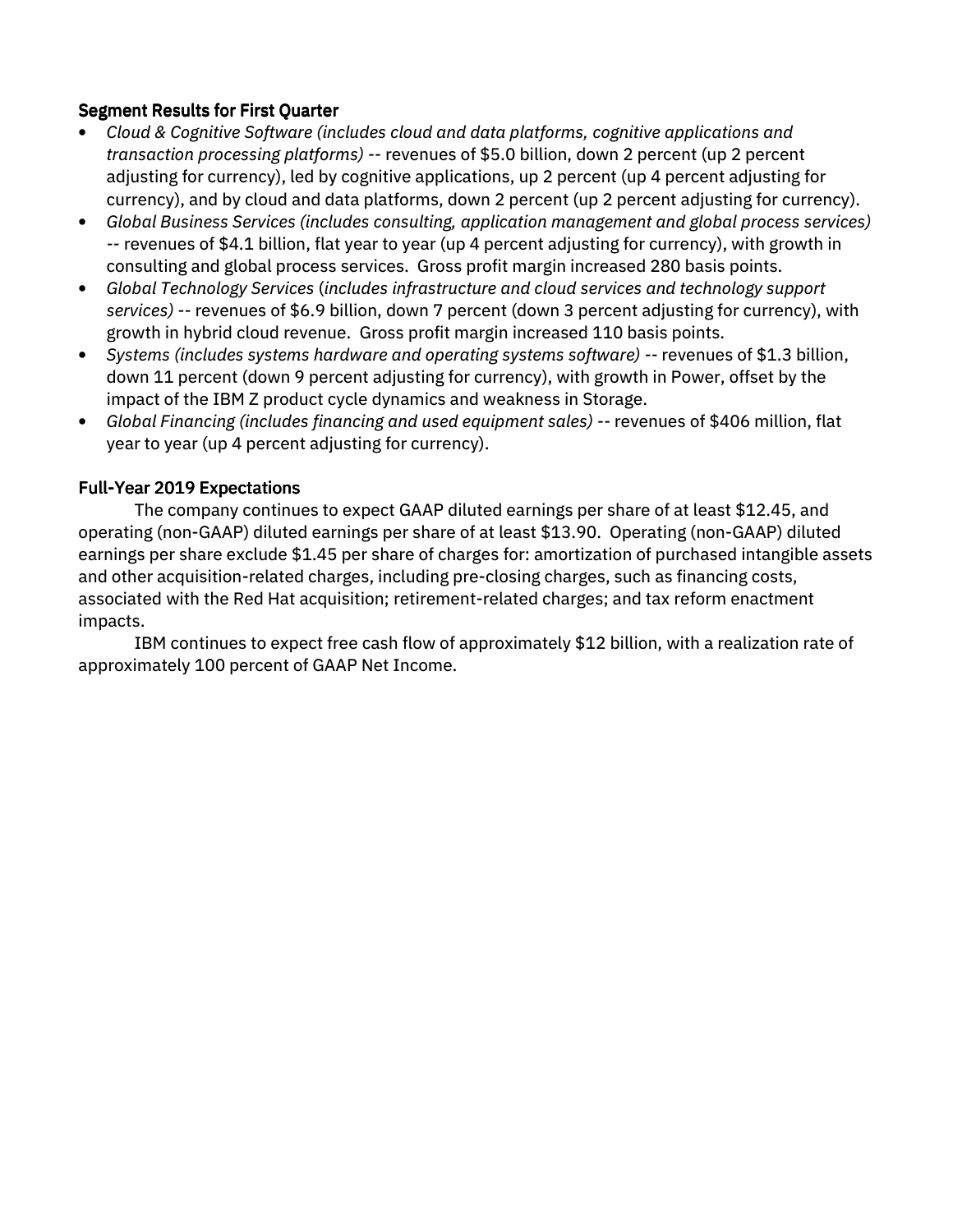### Forward-Looking and Cautionary Statements

Except for the historical information and discussions contained herein, statements contained in this release may constitute forward-looking statements within the meaning of the Private Securities Litigation Reform Act of 1995. Forward-looking statements are based on the company's current assumptions regarding future business and financial performance. These statements involve a number of risks, uncertainties and other factors that could cause actual results to differ materially, including the following: a downturn in economic environment and client spending budgets; the company's failure to meet growth and productivity objectives; a failure of the company's innovation initiatives; damage to the company's reputation; risks from investing in growth opportunities; failure of the company's intellectual property portfolio to prevent competitive offerings and the failure of the company to obtain necessary licenses; cybersecurity and data privacy considerations; fluctuations in financial results, impact of local legal, economic, political and health conditions; adverse effects from environmental matters, tax matters and the company's pension plans; ineffective internal controls; the company's use of accounting estimates; the company's ability to attract and retain key employees and its reliance on critical skills; impacts of relationships with critical suppliers; product quality issues; impacts of business with government clients; currency fluctuations and customer financing risks; impact of changes in market liquidity conditions and customer credit risk on receivables; reliance on third party distribution channels and ecosystems; the company's ability to successfully manage acquisitions, alliances and dispositions, including integration challenges, failure to achieve objectives, the assumption of liabilities, and higher debt levels; legal proceedings and investigatory risks; risk factors related to IBM securities; and other risks, uncertainties and factors discussed in the company's Form 10-Qs, Form 10-K and in the company's other filings with the U.S. Securities and Exchange Commission (SEC) or in materials incorporated therein by reference. Any forward-looking statement in this release speaks only as of the date on which it is made. The company assumes no obligation to update or revise any forward-looking statements.

### Presentation of Information in this Press Release

In an effort to provide investors with additional information regarding the company's results as determined by generally accepted accounting principles (GAAP), the company has also disclosed in this press release the following non-GAAP information, which management believes provides useful information to investors:

### IBM results --

- presenting operating (non-GAAP) earnings per share amounts and related income statement items;
- adjusting for free cash flow;
- adjusting for currency (i.e., at constant currency).

Free cash flow guidance is derived using an estimate of profit, working capital and operational cash outflows. The company views Global Financing receivables as a profit-generating investment, which it seeks to maximize and therefore it is not considered when formulating guidance for free cash flow. As a result, the company does not estimate a GAAP Net Cash from Operations expectation metric.

The rationale for management's use of these non-GAAP measures is included in Exhibit 99.2 in the Form 8-K that includes this press release and is being submitted today to the SEC.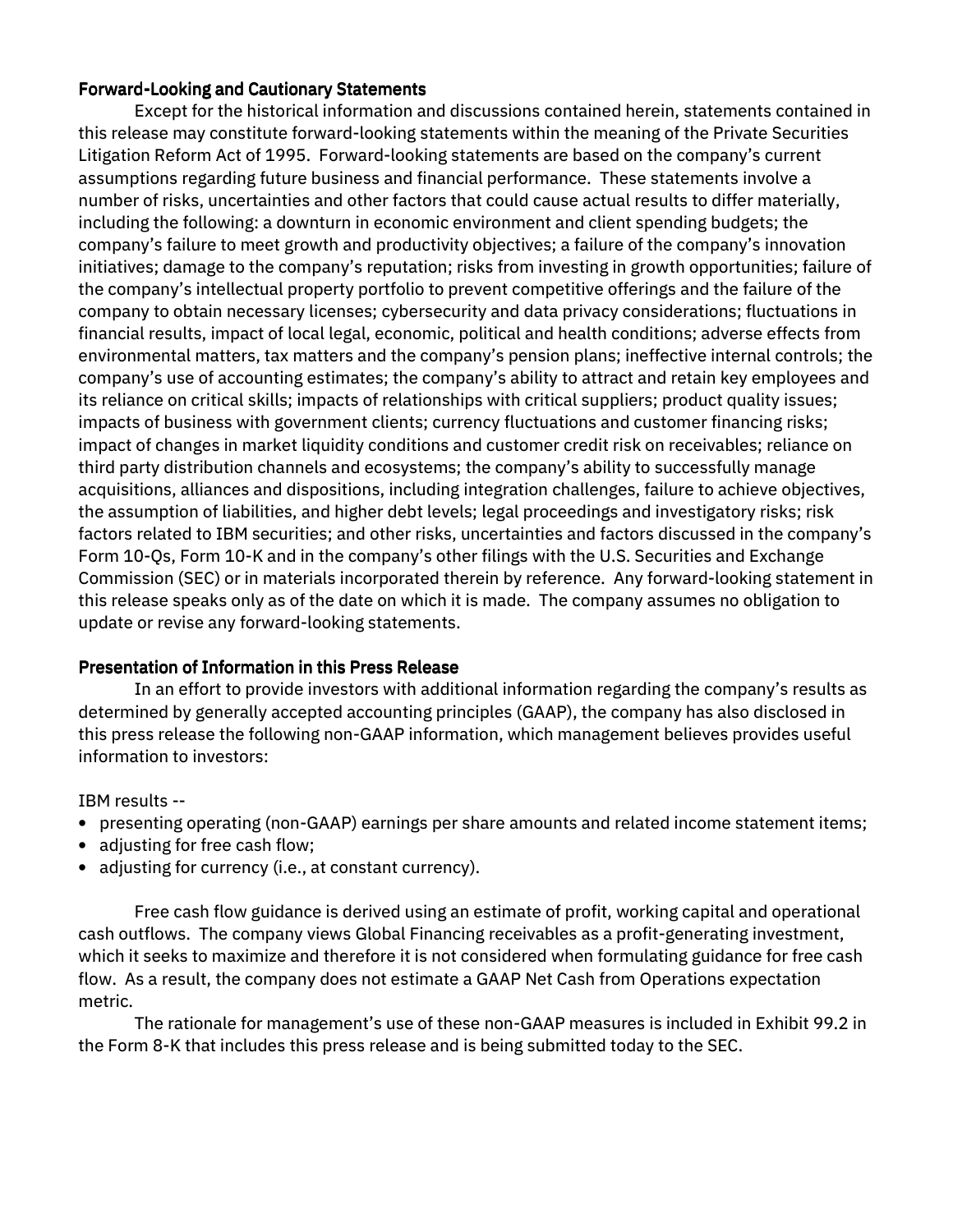## Conference Call and Webcast

IBM's regular quarterly earnings conference call is scheduled to begin at 5:00 p.m. EDT, today. The Webcast may be accessed via a link at http://www.ibm.com/investor/events/earnings/1q19.html. Presentation charts will be available shortly before the Webcast.

Financial Results Below (certain amounts may not add due to use of rounded numbers; percentages presented are calculated from the underlying whole-dollar amounts).

Contact: IBM

 Melinda Zurich, 914-499-4034 melinda.zurich@us.ibm.com

 John Bukovinsky, 732-618-3531 jbuko@us.ibm.com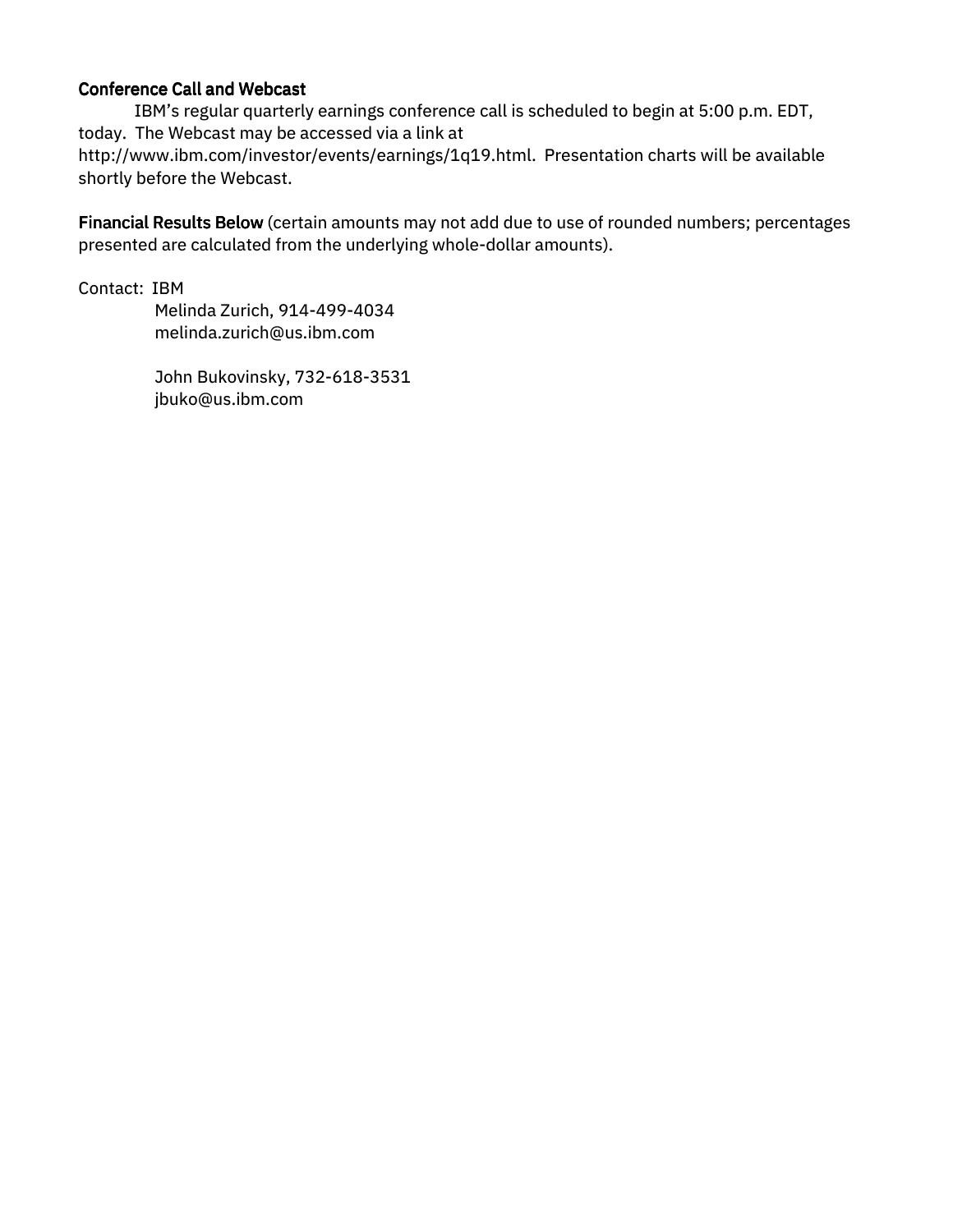#### INTERNATIONAL BUSINESS MACHINES CORPORATION COMPARATIVE FINANCIAL RESULTS (Unaudited; Dollars in millions except per share amounts)

|                                                          | <b>Three Months Ended</b><br>March 31, |            |  |
|----------------------------------------------------------|----------------------------------------|------------|--|
|                                                          | 2019                                   | 2018       |  |
| <b>REVENUE</b>                                           |                                        |            |  |
| Cloud & Cognitive Software                               | \$5,037                                | $$5,116*$  |  |
| <b>Global Business Services</b>                          | 4,119                                  | 4,115 *    |  |
| Global Technology Services                               | 6,875                                  | 7,421 *    |  |
| Systems                                                  | 1,328                                  | 1,500      |  |
| <b>Global Financing</b>                                  | 406                                    | 405        |  |
| Other                                                    | 417                                    | $515 *$    |  |
| <b>TOTAL REVENUE</b>                                     | 18,182                                 | 19,072     |  |
| <b>GROSS PROFIT</b>                                      | 8,043                                  | 8,247      |  |
| <b>GROSS PROFIT MARGIN</b>                               |                                        |            |  |
| Cloud & Cognitive Software                               | 75.1%                                  | 76.3% *    |  |
| <b>Global Business Services</b>                          | 26.2%                                  | $23.4\%$ * |  |
| <b>Global Technology Services</b>                        | 33.7%                                  | $32.6\%$ * |  |
| Systems                                                  | 46.2%                                  | 43.7%      |  |
| <b>Global Financing</b>                                  | 34.9%                                  | 34.4%      |  |
| TOTAL GROSS PROFIT MARGIN                                | 44.2%                                  | 43.2%      |  |
| <b>EXPENSE AND OTHER INCOME</b>                          |                                        |            |  |
| S,G&A                                                    | 4,691                                  | 5,445      |  |
| R,D&E                                                    | 1,433                                  | 1,405      |  |
| Intellectual property and                                |                                        |            |  |
| custom development income                                | (101)                                  | (317)      |  |
| Other (income) and expense                               | (73)                                   | 413        |  |
| Interest expense                                         | 210                                    | 165        |  |
| TOTAL EXPENSE AND OTHER INCOME                           | 6,160                                  | 7,111      |  |
| <b>INCOME FROM CONTINUING OPERATIONS</b>                 |                                        |            |  |
| <b>BEFORE INCOME TAXES</b>                               | 1,883                                  | 1,136      |  |
| Pre-tax margin                                           | 10.4%                                  | 6.0%       |  |
| Provision for (Benefit from) income taxes                | 289                                    | (540)      |  |
| Effective tax rate                                       | 15.4%                                  | $(47.5)\%$ |  |
| <b>INCOME FROM CONTINUING OPERATIONS</b>                 | \$1,593                                | \$1,675    |  |
| <b>DISCONTINUED OPERATIONS</b>                           |                                        |            |  |
| Income/(Loss) from discontinued operations, net of taxes | (2)                                    | 4          |  |
| <b>NET INCOME</b>                                        | \$1,591                                | \$1,679    |  |
| <b>EARNINGS / (LOSS) PER SHARE OF COMMON STOCK</b>       |                                        |            |  |
| <b>Assuming Dilution</b>                                 |                                        |            |  |
| <b>Continuing Operations</b>                             | \$1.78                                 | \$1.81     |  |
| <b>Discontinued Operations</b>                           | \$0.00                                 | \$0.00     |  |
| <b>TOTAL</b>                                             | \$1.78                                 | \$1.81     |  |
| <b>Basic</b>                                             |                                        |            |  |
| <b>Continuing Operations</b>                             | \$1.79                                 | \$1.82     |  |
| <b>Discontinued Operations</b>                           | \$0.00                                 | \$0.00     |  |
| <b>TOTAL</b>                                             | \$1.79                                 | \$1.82     |  |
| <b>WEIGHTED-AVERAGE NUMBER OF COMMON SHARES</b>          |                                        |            |  |
| <b>OUTSTANDING (M's)</b>                                 |                                        |            |  |
| <b>Assuming Dilution</b>                                 | 893.9                                  | 925.4      |  |
| <b>Basic</b>                                             | 889.6                                  | 920.7      |  |

\* Recast to conform with 2019 presentation.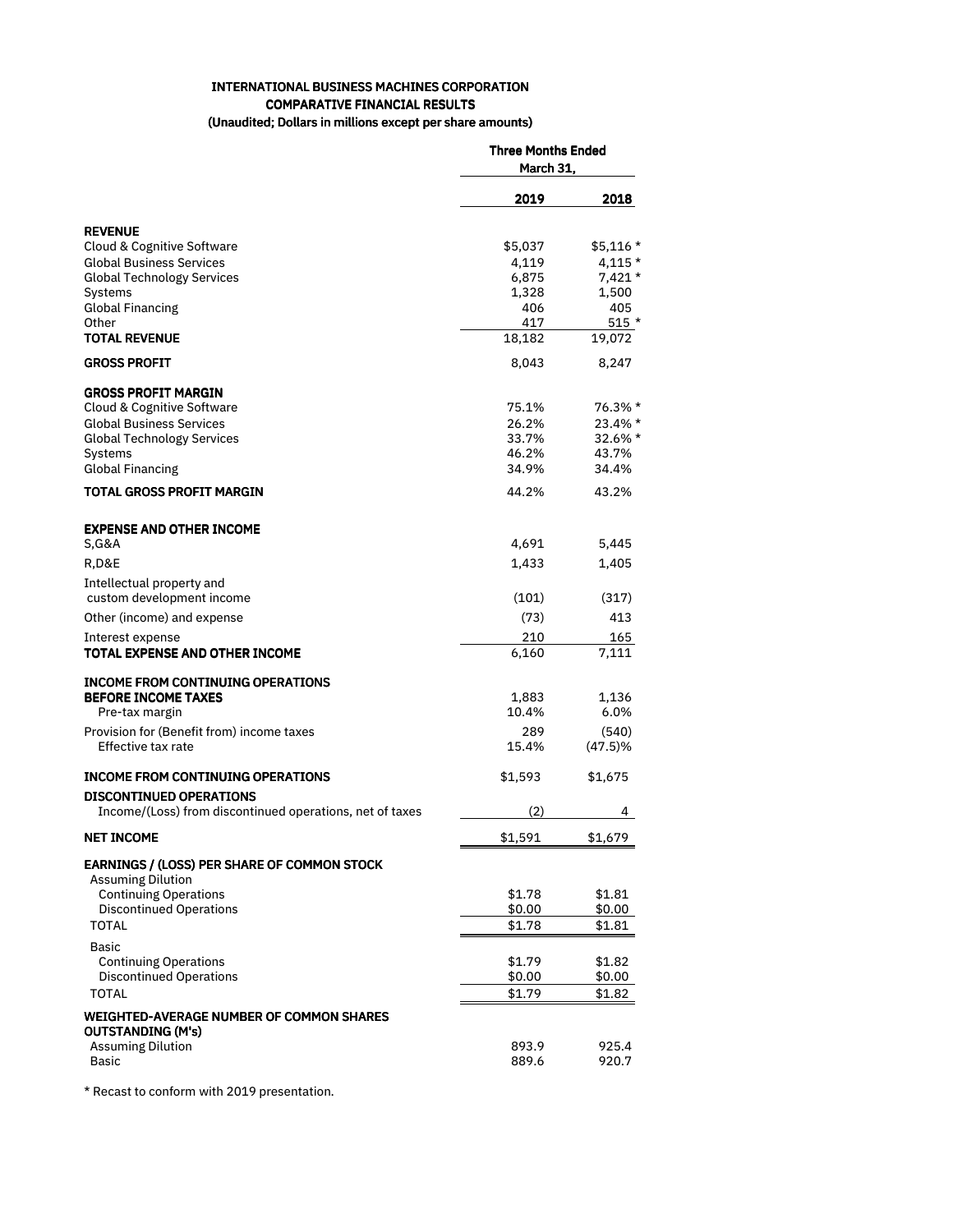#### INTERNATIONAL BUSINESS MACHINES CORPORATION CONDENSED CONSOLIDATED BALANCE SHEET (Unaudited)

| (Dollars in Millions)                               | At<br>March 31,<br>2019 | At<br>December 31,<br>2018 |
|-----------------------------------------------------|-------------------------|----------------------------|
| <b>ASSETS:</b>                                      |                         |                            |
| <b>Current Assets:</b><br>Cash and cash equivalents | \$17,134                | \$11,379                   |
| Restricted cash                                     | 137                     | 225                        |
| Marketable securities                               | 872                     | 618                        |
| Notes and accounts receivable - trade, net          | 6,987                   | 7,432                      |
| Short-term financing receivables, net               | 20,287                  | 22,388                     |
| Other accounts receivable, net                      | 671                     | 743                        |
| Inventory                                           | 1,771                   | 1,682                      |
| <b>Deferred Costs</b>                               | 2,368                   | 2,300                      |
| Prepaid expenses and other current assets           | 2,478                   | 2,378                      |
| <b>Total Current Assets</b>                         | 52,705                  | 49,146                     |
| Property, plant and equipment, net                  | 10,675                  | 10,792                     |
| Operating right-of-use assets, net *                | 4,634                   |                            |
| Long-term financing receivables, net                | 8,361                   | 9,148                      |
| Prepaid pension assets                              | 4,966                   | 4,666                      |
| Deferred costs                                      | 2,663                   | 2,676                      |
| Deferred taxes                                      | 5,284                   | 5,216                      |
| Goodwill and intangibles, net                       | 39,237                  | 39,353                     |
| Investments and sundry assets                       | 2,403                   | 2,386                      |
| <b>Total Assets</b>                                 | \$130,926               | \$123,382                  |
| LIABILITIES:                                        |                         |                            |
| <b>Current Liabilities:</b>                         |                         |                            |
| Taxes                                               | \$2,484                 | \$3,046                    |
| Short-term debt                                     | 10,250                  | 10,207                     |
| Accounts payable                                    | 5,711                   | 6,558                      |
| Deferred income                                     | 12,134                  | 11,165                     |
| Operating lease liabilities *                       | 1,313                   |                            |
| Other liabilities                                   | 6,979                   | 7,251                      |
| <b>Total Current Liabilities</b>                    | 38,871                  | 38,227                     |
| Long-term debt                                      | 39,727                  | 35,605                     |
| Retirement related obligations                      | 16,467                  | 17,002                     |
| Deferred income                                     | 3,481                   | 3,445                      |
| Operating lease liabilities *                       | 3,590                   |                            |
| Other liabilities                                   | 12,184                  | 12,174                     |
| <b>Total Liabilities</b>                            | 114,320                 | 106,452                    |
| <b>EQUITY:</b>                                      |                         |                            |
| <b>IBM Stockholders' Equity:</b>                    |                         |                            |
| Common stock                                        | 55,287                  | 55,151                     |
| Retained earnings                                   | 159,396                 | 159,206                    |
| Treasury stock -- at cost                           | (169, 021)              | (168,071)                  |
| Accumulated other comprehensive income/(loss)       | (29, 182)               | (29, 490)                  |
| <b>Total IBM Stockholders' Equity</b>               | 16,481                  | 16,796                     |
| Noncontrolling interests                            | 126                     | 134                        |
| <b>Total Equity</b>                                 | 16,607                  | 16,929                     |
| <b>Total Liabilities and Equity</b>                 | \$130,926               | \$123,382                  |

\* Reflects the adoption of the FASB guidance on leases.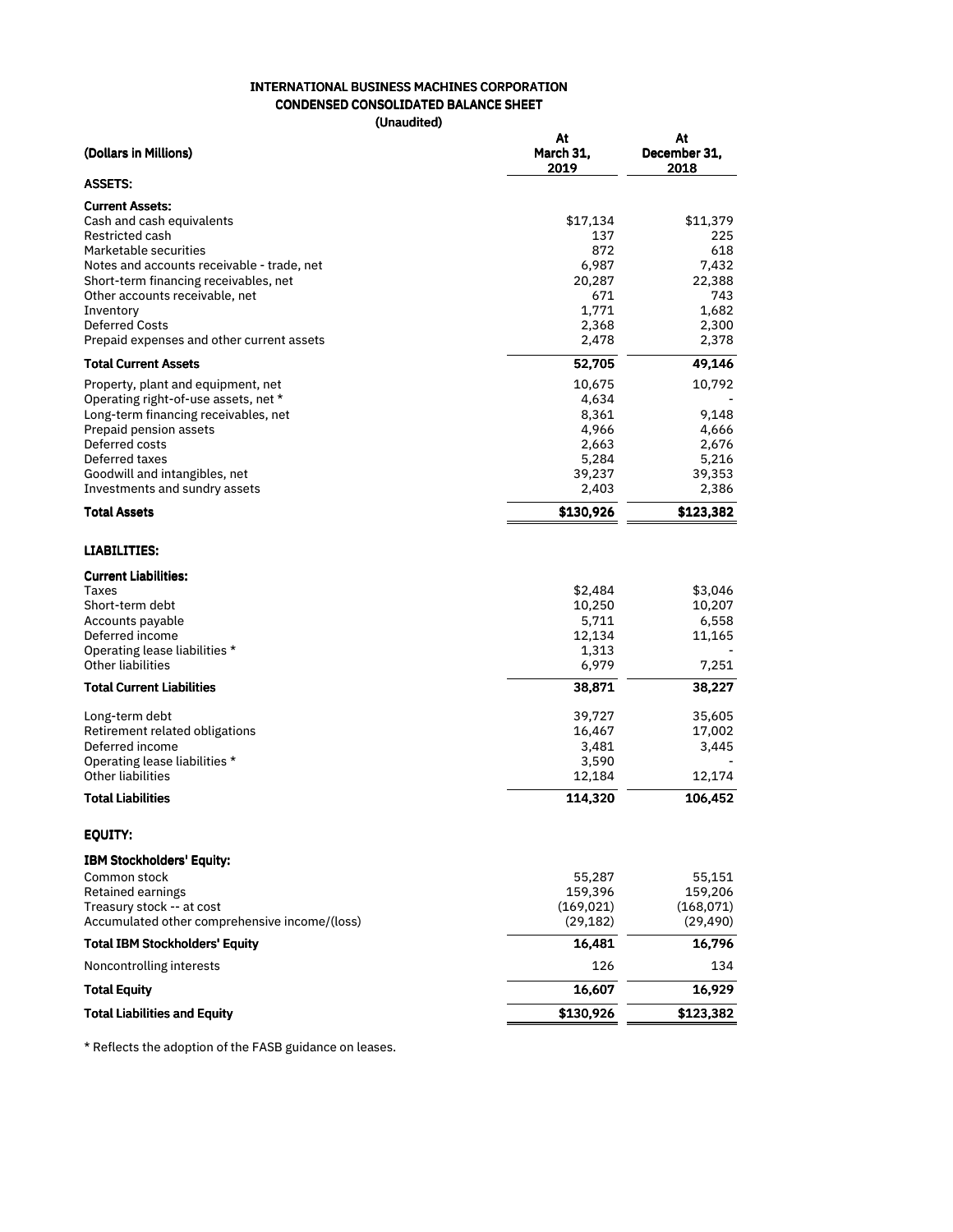#### INTERNATIONAL BUSINESS MACHINES CORPORATION CASH FLOW ANALYSIS (Unaudited)

| (Dollars in Millions)                                                                                                                         | <b>Three Months Ended</b><br>March 31,         |                                             |  |
|-----------------------------------------------------------------------------------------------------------------------------------------------|------------------------------------------------|---------------------------------------------|--|
|                                                                                                                                               | 2019                                           | 2018                                        |  |
| Net Cash Provided by Operating Activities per GAAP:                                                                                           | \$4,759                                        | \$4,602                                     |  |
| Less: change in Global Financing (GF) Receivables<br>Capital Expenditures, Net                                                                | 2,458<br>(614)                                 | 2,360<br>(893)                              |  |
| <b>Free Cash Flow</b>                                                                                                                         | 1,688                                          | 1,349                                       |  |
| Acquisitions<br><b>Divestitures</b><br><b>Dividends</b><br>Share Repurchase<br>Non-GF Debt<br>Other (includes GF Net Receivables and GF Debt) | (1)<br>33<br>(1, 397)<br>(920)<br>5,890<br>629 | (71)<br>(1, 382)<br>(777)<br>(547)<br>1.741 |  |
| Change in Cash, Cash Equivalents, Restricted Cash<br>and Short-term Marketable Securities                                                     | \$5.922                                        | \$313                                       |  |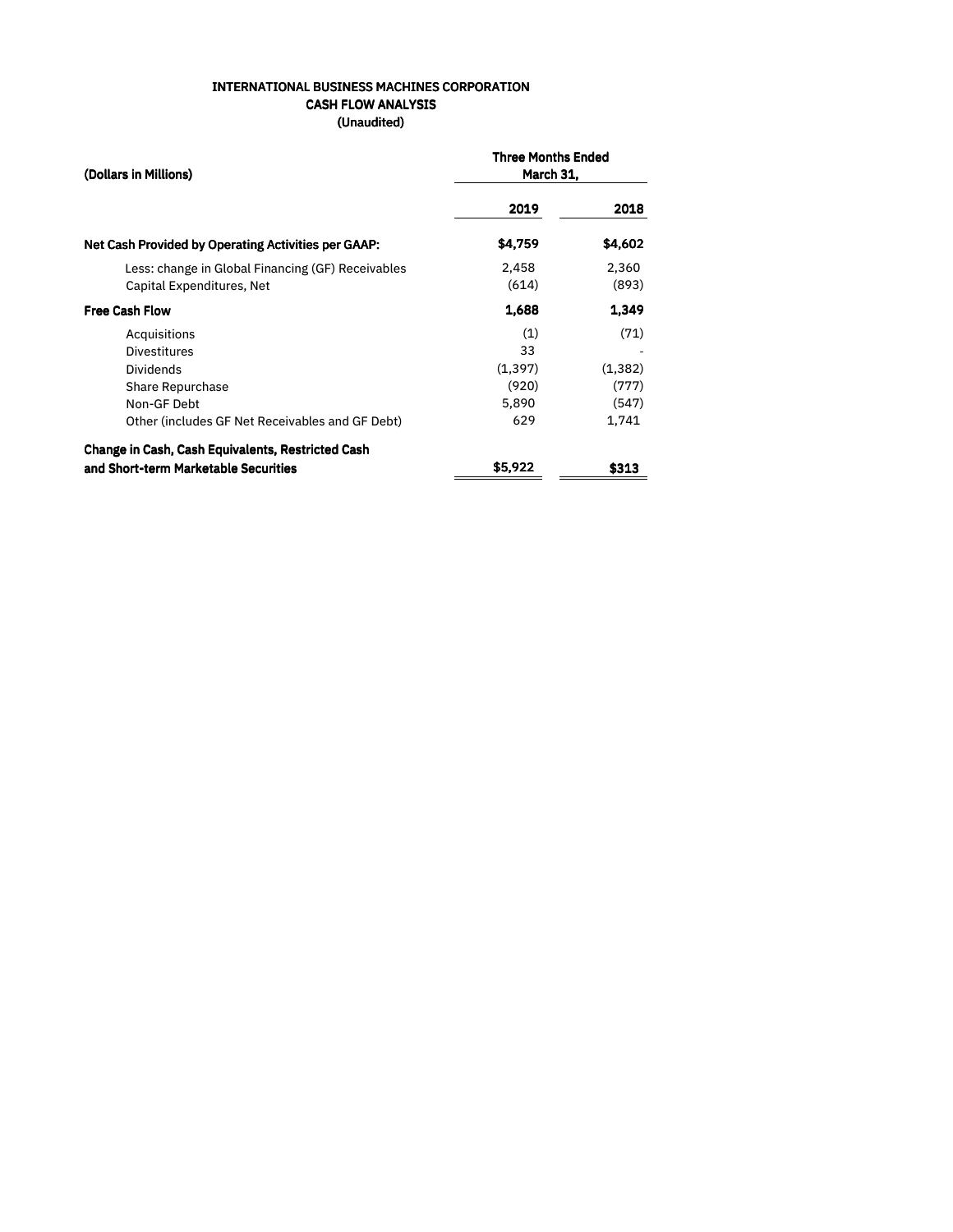#### INTERNATIONAL BUSINESS MACHINES CORPORATION **CASH FLOW** (Unaudited)

|                                                          | <b>Three Months Ended</b> |           |  |  |
|----------------------------------------------------------|---------------------------|-----------|--|--|
| (Dollars in Millions)                                    | March 31,                 |           |  |  |
|                                                          | 2019                      | 2018      |  |  |
| <b>Net Income from Operations</b>                        | \$1,591                   | \$1,679   |  |  |
| Depreciation/Amortization of Intangibles                 | 1,446                     | 1,114     |  |  |
| <b>Stock-based Compensation</b>                          | 113                       | 116       |  |  |
| Working Capital / Other                                  | (848)                     | (668)     |  |  |
| Global Financing A/R                                     | 2,458                     | 2,360     |  |  |
| <b>Net Cash Provided by Operating Activities</b>         | \$4,759                   | \$4,602   |  |  |
| Capital Expenditures, net of payments & proceeds         | (614)                     | (893)     |  |  |
| Divestitures, net of cash transferred                    | 33                        |           |  |  |
| Acquisitions, net of cash acquired                       | (1)                       | (71)      |  |  |
| Marketable Securities / Other Investments, net           | (271)                     | (800)     |  |  |
| <b>Net Cash Used in Investing Activities</b>             | $($ \$853)                | (\$1,764) |  |  |
| Debt, net of payments & proceeds                         | 4,232                     | (713)     |  |  |
| Dividends                                                | (1, 397)                  | (1, 382)  |  |  |
| <b>Common Stock Repurchases</b>                          | (920)                     | (777)     |  |  |
| <b>Common Stock Transactions - Other</b>                 | (51)                      | (37)      |  |  |
| Net Cash (Used in) / Provided by Financing Activities    | \$1,863                   | (\$2,909) |  |  |
| Effect of Exchange Rate changes on Cash                  | (102)                     | 100       |  |  |
| Net Change in Cash, Cash Equivalents and Restricted Cash | \$5,668                   | \$28      |  |  |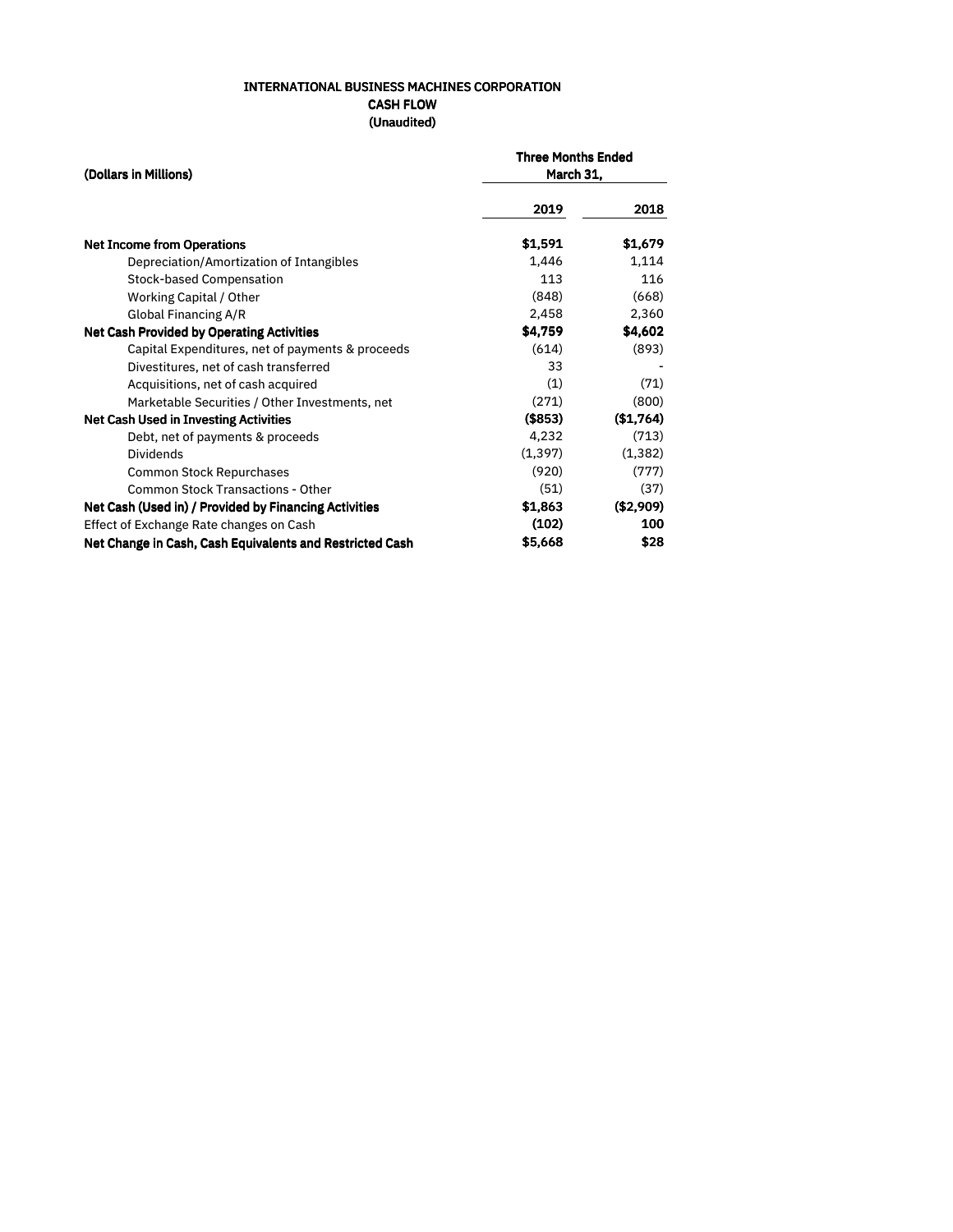#### INTERNATIONAL BUSINESS MACHINES CORPORATION SEGMENT DATA (Unaudited)

|                                                         | <b>FIRST - QUARTER 2019</b>             |                                              |                                         |                |                            |
|---------------------------------------------------------|-----------------------------------------|----------------------------------------------|-----------------------------------------|----------------|----------------------------|
| (Dollars in Millions)                                   | Cloud &<br>Cognitive<br><b>Software</b> | Global<br><b>Business</b><br><b>Services</b> | Global<br>Technology<br><b>Services</b> | <b>Systems</b> | Global<br><b>Financing</b> |
| Revenue                                                 |                                         |                                              |                                         |                |                            |
| External                                                | \$5,037                                 | \$4,119                                      | \$6,875                                 | \$1,328        | \$406                      |
| Internal                                                | 841                                     | 74                                           | 290                                     | 163            | 300                        |
| <b>Total Segment Revenue</b>                            | \$5,879                                 | \$4,193                                      | \$7,164                                 | \$1,491        | \$706                      |
| <b>Pre-tax Income (Loss) from Continuing Operations</b> | 1,767                                   | 315                                          | 275                                     | (202)          | 288                        |
| Pre-tax margin                                          | 30.1%                                   | 7.5%                                         | 3.8%                                    | $(13.5)\%$     | 40.8%                      |
| <b>Change YTY Revenue - External</b>                    | (1.5)%                                  | 0.1%                                         | (7.4)%                                  | (11.4)%        | 0.2%                       |
| Change YTY Revenue - External @constant currency        | 1.5%                                    | 4.3%                                         | $(3.0)\%$                               | (8.8)%         | 3.9%                       |

|                                                  | <b>FIRST - OUARTER 2018</b>               |                                         |                                    |                |                            |  |
|--------------------------------------------------|-------------------------------------------|-----------------------------------------|------------------------------------|----------------|----------------------------|--|
| (Dollars in Millions)                            | Cloud &<br><b>Cognitive</b><br>Software * | Global<br><b>Business</b><br>Services * | Global<br>Technology<br>Services * | <b>Systems</b> | Global<br><b>Financing</b> |  |
| Revenue                                          |                                           |                                         |                                    |                |                            |  |
| External                                         | \$5,116                                   | \$4.115                                 | \$7,421                            | \$1,500        | \$405                      |  |
| Internal                                         | 931                                       | 89                                      | 141                                | 153            | 429                        |  |
| <b>Total Segment Revenue</b>                     | \$6.047                                   | \$4.204                                 | \$7,562                            | \$1,653        | \$834                      |  |
| Pre-tax Income (Loss) from Continuing Operations | 1,680                                     | 125                                     | 66                                 | (203)          | 377                        |  |
| Pre-tax margin                                   | 27.8%                                     | 3.0%                                    | 0.9%                               | $(12.3)\%$     | 45.1%                      |  |

\* Recast to conform with 2019 presentation.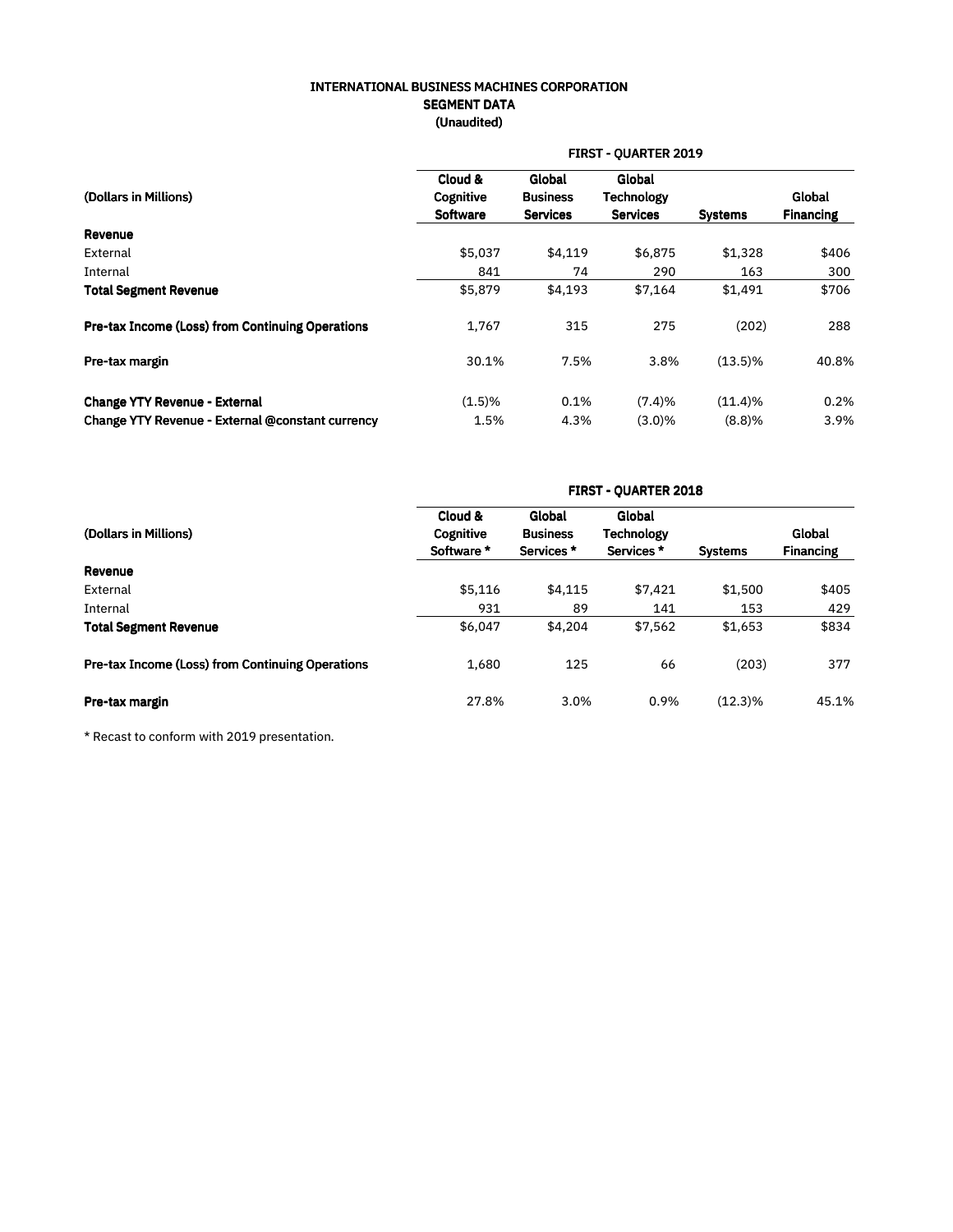#### INTERNATIONAL BUSINESS MACHINES CORPORATION U.S. GAAP TO OPERATING (Non-GAAP) RESULTS RECONCILIATION (Unaudited; Dollars in millions except per share amounts)

|                                                            | <b>FIRST - QUARTER 2019</b><br><b>CONTINUING OPERATIONS</b> |                                                       |                                                       |                                 |                                |
|------------------------------------------------------------|-------------------------------------------------------------|-------------------------------------------------------|-------------------------------------------------------|---------------------------------|--------------------------------|
|                                                            | <b>GAAP</b>                                                 | <b>Acquisition-</b><br><b>Related</b><br>Adjustments* | <b>Retirement-</b><br><b>Related</b><br>Adjustments** | Tax<br>Reform<br><b>Impacts</b> | <b>Operating</b><br>(Non-GAAP) |
| <b>Gross Profit</b>                                        | \$8,043                                                     | \$76                                                  |                                                       |                                 | \$8,119                        |
| <b>Gross Profit Margin</b>                                 | 44.2%                                                       | 0.4Pts                                                |                                                       | $\overline{\phantom{a}}$        | 44.7%                          |
| <b>S,G&amp;A</b>                                           | 4,691                                                       | (124)                                                 |                                                       | $\overline{\phantom{a}}$        | 4,566                          |
| <b>R.D&amp;E</b>                                           | 1,433                                                       |                                                       |                                                       | ٠                               | 1,433                          |
| Other (Income) & Expense                                   | (73)                                                        | 23                                                    | (138)                                                 | ۰                               | (187)                          |
| <b>Interest Expense</b>                                    | 210                                                         | (36)                                                  |                                                       | $\overline{\phantom{a}}$        | 174                            |
| Total Expense & Other (Income)                             | 6,160                                                       | (137)                                                 | (138)                                                 |                                 | 5,886                          |
| <b>Pre-tax Income from Continuing Operations</b>           | 1,883                                                       | 212                                                   | 138                                                   |                                 | 2,233                          |
| <b>Pre-tax Income Margin from Continuing Operations</b>    | 10.4%                                                       | 1.2Pts                                                | 0.8Pts                                                |                                 | 12.3%                          |
| <b>Provision for Income Taxes***</b>                       | 289                                                         | 49                                                    | 26                                                    | (141)                           | 224                            |
| <b>Effective Tax Rate</b>                                  | 15.4%                                                       | 0.7Pts                                                | 0.2Pts                                                | $(6.3)$ Pts                     | 10.0%                          |
| <b>Income from Continuing Operations</b>                   | 1,593                                                       | 164                                                   | 111                                                   | 141                             | 2,009                          |
| <b>Income Margin from Continuing Operations</b>            | 8.8%                                                        | 0.9Pts                                                | 0.6Pts                                                | 0.8Pts                          | 11.0%                          |
| Diluted Earnings / (Loss) Per Share: Continuing Operations | \$1.78                                                      | \$0.18                                                | \$0.13                                                | \$0.16                          | \$2.25                         |

|                                                            | <b>CONTINUING OPERATIONS</b> |                                                |                                                 |                                 |                         |
|------------------------------------------------------------|------------------------------|------------------------------------------------|-------------------------------------------------|---------------------------------|-------------------------|
|                                                            | <b>GAAP</b>                  | <b>Acquisition-</b><br>Related<br>Adjustments* | Retirement-<br><b>Related</b><br>Adjustments ** | Tax<br>Reform<br><b>Impacts</b> | Operating<br>(Non-GAAP) |
| <b>Gross Profit</b>                                        | \$8,247                      | \$93                                           |                                                 |                                 | \$8,340                 |
| <b>Gross Profit Margin</b>                                 | 43.2%                        | 0.5Pts                                         |                                                 |                                 | 43.7%                   |
| <b>S.G&amp;A</b>                                           | 5,445                        | (110)                                          |                                                 |                                 | 5,335                   |
| <b>R,D&amp;E</b>                                           | 1,405                        |                                                |                                                 |                                 | 1,405                   |
| Other (Income) & Expense                                   | 413                          |                                                | (402)                                           | $\blacksquare$                  | 11                      |
| <b>Interest Expense</b>                                    | 165                          |                                                |                                                 | $\overline{\phantom{a}}$        | 165                     |
| Total Expense & Other (Income)                             | 7,111                        | (110)                                          | (402)                                           | $\blacksquare$                  | 6,600                   |
| <b>Pre-tax Income from Continuing Operations</b>           | 1,136                        | 203                                            | 402                                             | $\blacksquare$                  | 1,740                   |
| <b>Pre-tax Income Margin from Continuing Operations</b>    | 6.0%                         | 1.1Pts                                         | 2.1Pts                                          |                                 | 9.1%                    |
| Provision for (Benefit from) Income Taxes***               | (540)                        | 39                                             | 76                                              | (107)                           | (532)                   |
| <b>Effective Tax Rate</b>                                  | $(47.5)\%$                   | 7.8Pts                                         | 15.4Pts                                         | $(6.1)$ Pts                     | $(30.5)\%$              |
| <b>Income from Continuing Operations</b>                   | 1,675                        | 164                                            | 325                                             | 107                             | 2,272                   |
| <b>Income Margin from Continuing Operations</b>            | 8.8%                         | 0.9Pts                                         | 1.7Pts                                          | 0.6Pts                          | 11.9%                   |
| Diluted Earnings / (Loss) Per Share: Continuing Operations | \$1.81                       | \$0.17                                         | \$0.35                                          | \$0.12                          | \$2.45                  |

FIRST - QUARTER 2018

 \* Includes amortization of purchased intangible assets, in process R&D, transaction costs, applicable restructuring and related expenses, tax charges related to acquisition integration and pre-closing charges, such as financing costs.

\*\* Includes amortization of prior service costs, interest cost, expected return on plan assets, amortized actuarial gains/losses, the impacts of any plan curtailments/settlements and pension insolvency costs and other costs.

\*\*\* Tax impact on operating (non-GAAP) pre-tax income from continuing operations is calculated under the same accounting principles applied to the As Reported pre-tax income under ASC 740, which employs an annual effective tax rate method to the results.